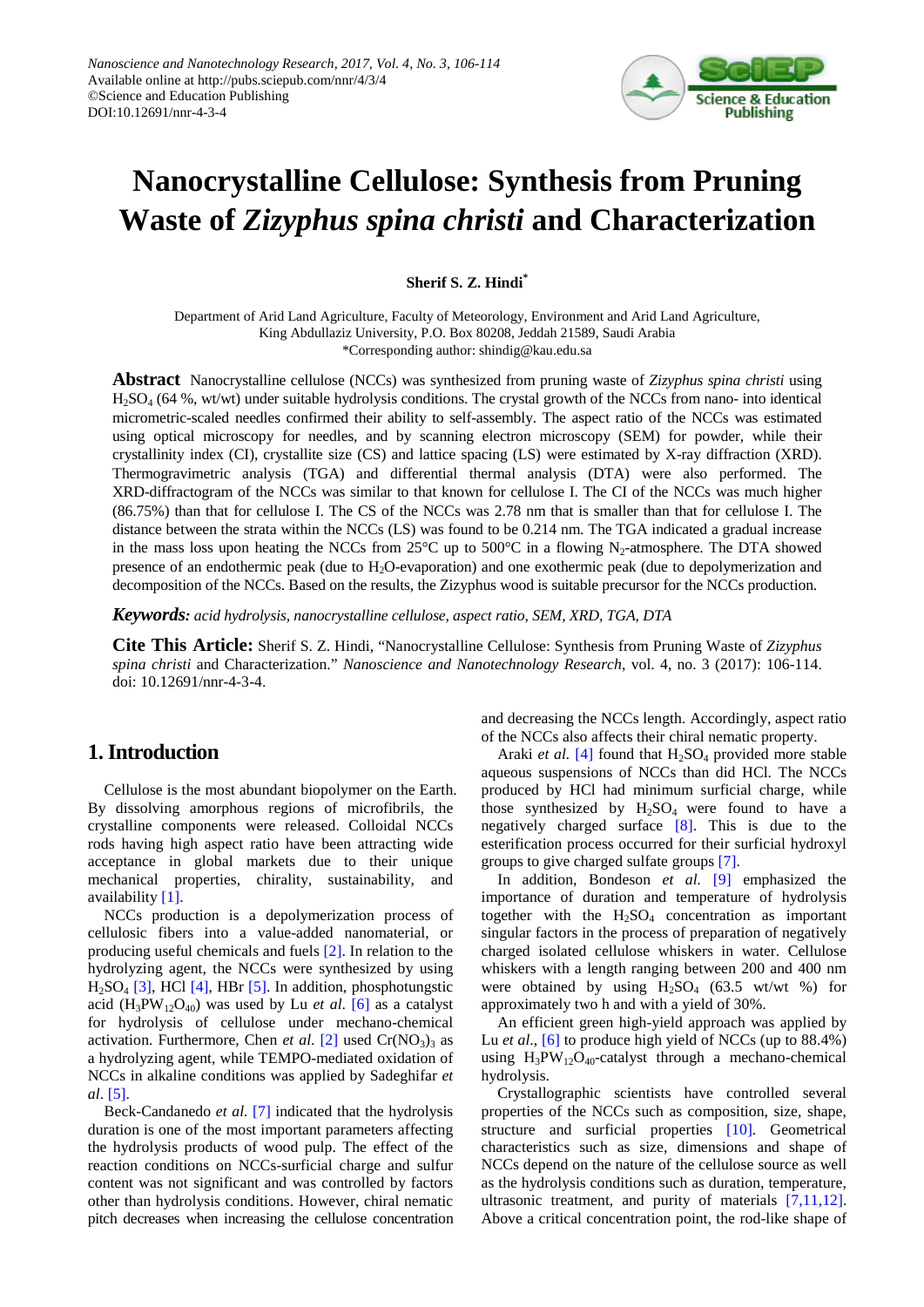the charged NCCs leads to the formation of an anisotropic liquid crystalline phase [\[7,13\].](#page-7-6) Nevertheless, typical dimensions of whiskers range from 5 to 10 nm in diameter and from 100 to 500 nm in length.

In a stable cellulose nanofibrils (CNF) suspension, the distances among fibrils are not small enough to form molecular contact. Upon drying, forces resulting from the removal of water and high temperatures may drive the molecular contact of the CNFs and subsequently cause agglomeration. There are four methods can be performed to dry the NCCs, namely freeze drying, spray-drying, oven drying and supercritical dryin[g \[14\].](#page-7-10) 

There are several methods for calculating CI from XRD data, including the peak height method (PHM), Jayme-Knolle method (JKM), and modified Ruland-Vonk method (MRVM). Furthermore, Smoothing and differentiation are necessary in the XRD analysis to separate the true effects of the X-ray on a material's molecules [\[15,16\].](#page-7-11) Materials with high crystalline cellulose content (with high CI) give a sharp peak with a high intensity, whereas those with large amounts of amorphous components such as lignin, hemicelluloses, pectin, and amorphous cellulose (with low CI) give a broad peak with a low intensity [\[17,18\].](#page-7-12) The crystallographic characteristics can be investigated by various techniques and computation methods using XRD, <sup>13</sup>C-nuclear magnetic resonance ( 13C-NMR), Fourier transform infrared (FTIR), and Raman spectroscopies [\[19,20,21\].](#page-7-13)

The CI of cellulose is differed according to the cellulosic precursor, smoothing algorithms used for handling the XRD data, calculation methods and measurement technique used  $[15,19,20,22]$ . It was found by Hindi  $[23]$ that the XRD-diffractograms of two seed flosses (*Ceiba pentandra* and *Calotropis procera*) had a broad peak at 2θ of 18° for amorphous components and a sharp peak at approximately 22° related to crystalline components. Furthermore, the CI of seed floss of *Calotropis procera* was 65.5%, which approaches that for wood pine (70%) indicated by Borysiak and Doczekalska [\[24\]](#page-7-15) and lies within the CI range (41.5% to 95.5%) shown by Park *et al*. [2010], (56% to 78%) by Terinte *et al*. [\[20\],](#page-7-16) 79.6% obtained by Lu et al., [\[6\]](#page-7-5) and 86.5% found by Chen *et al*.

[\[2\]](#page-7-1) for different cellulosic precursors using different measuring techniques. The higher crystallinity investigated by the wide angle-XRD for *Calotropis procera* seed floss than that for *Ceiba pentandra* reflects lower amorphicity for the former resource in its fiber wall nanostructure, which offers an additional mechanism for the latter to sorb more fluids [\[25\].](#page-7-17) The CI of Avicel cellulose differed significantly, from 39% to 67% according to the measurement technique used [\[22\].](#page-7-18) The ranges of the reported CI were 56% to 78%, 65% to 83%, and 37% to 93% for cotton linters, microcrystalline cellulose, and Avicel PH  $-101$ , respectively  $[20]$ .

Lu *et al.*, [\[6\]](#page-7-5) produced NCCs with higher thermal stability by combining mechanochemical activation and phosphotungstic acid hydrolysis. It was emphasized by Chen et al., [\[2\]](#page-7-1) that better thermal stability of NCCs synthesized by  $Cr(NO<sub>3</sub>)<sub>3</sub>$  (344°C) compared to those produced by  $H_2SO_4$  (273°C) will force the former material to be regarded as a high potential filler for industrial nanocomposite applications.

It was reported by Dufresne [\[11\]](#page-7-19) that neutralization of cellulosic nanoparticles, synthesized by sulphuric acid, by using NaOH can enhance their thermal stability.

# **2. Materials and Methods**

The study was performed during 2015-2016 in the Central Laboratory at the Agricultural Research Station (ARS), Hada Al-Sham, King Abdul-Aziz University, about 120 km northeastern of Jeddah.

### **2.1. Raw Material**

Woody branches of *Zizyphus spina* var christi (L.) Desf. was chosen for cellulosic fibers maceration and subsequent NCCs-production. Four healthy Zizyphus shrubs of 12 years old-stand were chosen randomly and three branches of each tree were selected. The branches were pruned in April by cutting at 5 cm above their branching level and specified for the maceration process. The mean diameter outside bark varied from 5 to12 cm.



**Figure 1.** *Zizyphus spina Christi*: a) the branches precursor for cellulose isolation, and b) the hydrolysis apparatus used for nanocrystalline cellulose synthesis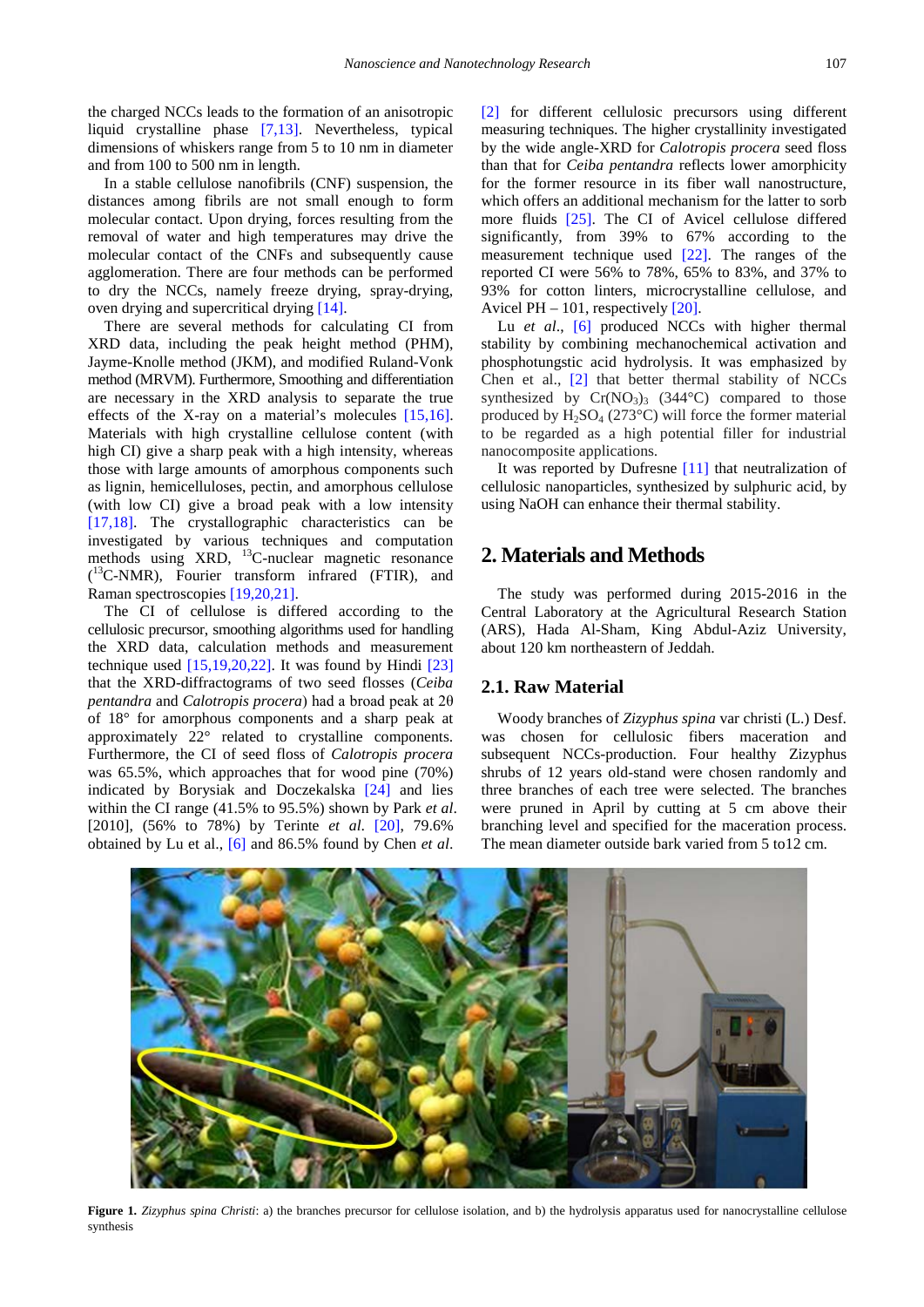### **2.2. Samples Preparation**

From each of the selected branches, one disc (about 20 cm along its grain) was removed at about 10 cm above the branching level. After excluding the pith and bark, the remainder wood of the disc was cross-cut into cubes (2 cm long each), Then, wood cubes were converted into thin chips  $(2 \text{ cm} \times 2 \text{ cm} \times 1 \text{ mm thick})$ . The wood samples were extracted through a tertiary stage by a mixture (1:2) of ethyl alcohol (95 %)-benzene, ethyl alcohol (95 %), and finally by hot water for three hours in a Soxhlet apparatus according to ASTM [\[26\]](#page-8-0) and Hindi *et al*. [\[27\].](#page-8-1)

Five grams of thin chips from each of the three branches of each tree were digested separately using the Franklin method using a mixture of hydrogen peroxide (35%) and glacial acetic acid in a ratio of 1: 1, and kept at 60°C until the clear whiteness aspect. The oven-dried macerated fibers were used as a precursor for the NCCs synthesis.

### **2.3. Synthesis of NCCs**

The NCCs were synthesized from the macerated cellulosic fibers by H<sub>2</sub>SO<sub>4</sub>, 64 % w/w [\[3\]](#page-7-2) at 70<sup>o</sup>C with continuous stirring for an hour. The reaction was quenched by diluting the solution up to 20 fold by deionized water. The suspension was centrifuged at 1500 rpm to remove unhydrolyzed fibers and then at 14000 rpm for 20 min to obtain the NCCs. The precipitate was collected, re-centrifuged, and dialyzed against deionized water until neutralization. No sonication exposure was done upon the NCCs synthesis.

# **2.4. NCCs Characterization**

The studied traits for the oven-dried NCCs particles were length and width that were used to calculate their aspect ratio. Moreover, the crystallinity index (CI), crystallite size (CS) and lattice spacing (LS) by XRD, mass loss by thermogravimetric analysis (TGA), and the difference in the sample's enthalpy (as exothermic or endothermic reactions) via differential thermal analysis (DTA) were applied to characterize the NCCs properties.

### **2.4.1. Optical Microscopy**

An optical speculation unit consisted of a light microscope (CE- MC200A) in a magnification power of 10X with suitable vision system (OPTIKA PRO 5 Digital Camera- 4083.12, OPTIKA, Italy) with a Vision PRO 4 software was used to pick up, processing images, record different measurements of the NCCs-needles and monitoring their crystal growth [\[3,28\].](#page-7-2)

One drop of recently prepared nanometric NCCs supernant, immediately at the end of the hydrolysis duration, was mounted and spread onto a glass slide without staining. One slide was specified to represent each of the four replicates of the wood species. The aspect ratio (length/width) of the NCCs-needles was calculated. About twenty needles were observed from each slide.

#### **2.4.2. Scanning Electron Microscopy (SEM)**

The oven-dried NCCs powder was redissolved in deionized water and sonicated using a digital ultrasonic Cleaner HB-4818 T. One drop of the previously filtered NCCs supernant was mounted and spread onto a double side carbon tape on Al-stub and dried. Before testing, the samples were sputtered with a 15 nm thick gold layer (JEOL JFC- 1600 Auto Fine Coater) in a vacuum chamber [\[29\].](#page-8-2) The samples were examined with a SEM Quanta FEG 450, FEI, Amsterdam, Netherland at an accelerating voltage differing between 5-20 kV. The length and width of the oven-dried NCCs particles were measured and the aspect ratio of them were calculated.

#### **2.4.3. X-Ray Diffraction (XRD)**

The wide-angle XRD spectra of the oven-dried NCCs particles were obtained using an XRD 7000 Shimadzu diffractometer, Japan [\[15\].](#page-7-11) For the XRD system,  $CuKa$ radiation was consisted of K $\alpha$ 1 (0.15406 nm) and K $\alpha$ 2 (0.15444 nm) and was induced at 30 kV and 30 mA. The CuKα radiation was extracted from the data using a single-channel analyzer. Each divergence and scatter slits was 1°, and the receiving slit was 0.15 mm at the same radius. Oven-dried NCCs samples (about 0.5 g) were mounted onto quartz using a dry amorphous glue. The two theta angle range of 10°-30° was used to study the crystallographic properties of the NCCs. All runs were operated in the reflection mode with scanning velocity of 4°/min in 0.05°-steps.

When the cellulosic sample was X-rayed, a stream of crude data representing x- and y-coordinates (2θ and I, respectively) of all points representing the XRD diffractometer was obtained [\(Figure 4\)](#page-4-0). The XRD data were processed using curve table-software for smoothed data fitted by the Savitzky-Golay algorithm.

#### **2.4.3.1. Crystallinity Index (CI)**

After the individual crystalline peaks were smoothed, the CI was calculated as a percentage of the crystalline diffractogram area based on the original diffractogram area using the following equation [\[15\]:](#page-7-11)

$$
CI = \left[ \left( D_{cr1} + D_{cr2} \right) / D_t \right] X 100
$$

where  $D_{cr1}$  is the area under the 1<sup>st</sup> crystalline peak representing the 110 and 11<sup> $-$ </sup>0 planes together,  $D_{cr2}$  is the area under the  $2<sup>nd</sup>$  crystalline peak related to the 200 crystallographic plane, and the  $D_t$  is the area under the total diffractogram.

#### **2.4.3.2. Crystallite size (CS)**

The CS was calculated by the Scherrer equation [\[30,31\]](#page-8-3) as follows:

$$
CS = (57.3 \text{kA}) / (\beta \cos \theta)
$$

where CS is the average diameter of the crystallite, k is the form factor of the crystallite (0.94),  $\lambda$  is known to be wavelength of X-ray accident to the crystallite (0.1542 nm),  $β$  is the full width at half maximum (FWHM) of the crystalline peak represented to the crystallographic plane 200, and  $\theta$  is the Bragg's angle related to the 002-plane. A factor of 57.3 is multiplied by kλ to convert  $\beta$  from degrees to radians in the above mentioned equation.

### **2.4.3.3. Lattice Spacing (***d***)**

The *d* value was calculated using the Bragg's equation mentioned below: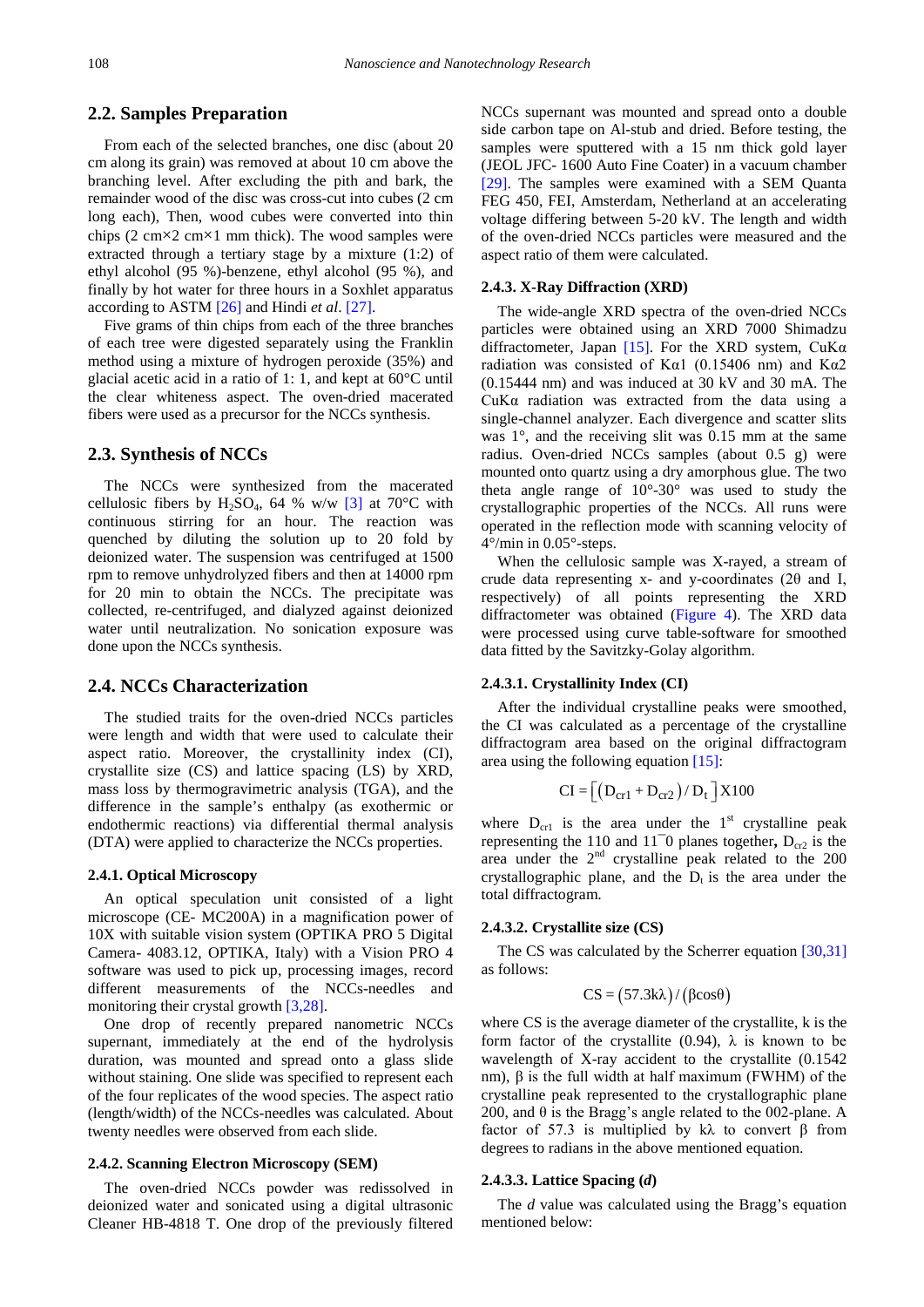$$
d = n\lambda / 2sin\theta
$$

where n is an ordinal number taking a value of "1" for diffractograms having the strongest intensity  $[66]$ ,  $\lambda$  is the wavelength of X-rays incident on the crystal (0.1542 nm), and  $\theta$  is the Bragg's angle corresponding to the 200-plane [\[15\].](#page-7-11)

### **2.4.4. Thermal Analysis**

Analyzing the thermal properties of the NCCs is important to monitor their processing temperature range and utilization. In the present investigation, the thermal analysis was restricted to two characterization for the resulted NCCs, namely thermogravimetric analysis (TGA) and differential thermal analysis (DTA) using a Seiko & star 6300 analyzer, Central Laboratory, Faculty of Science, Alexandria University, Egypt. Heating was scanned from 30°C up to 500 °C with an increasing rate of 20 °C/min in a flowing nitrogen atmospher[e \[3,32\].](#page-7-2)

The mass loss of the NCC was calculated from the TGA curve presented in [Figure 5](#page-6-0) using the following equation:

Mass loss= $[(W_2-W_1)/W_1] \times 100$ , where

 $W_1$ = Initial NCCs weight for such a temperature region.  $W_2$ = Final NCCs weight for the same temperature region.

### **2.5. Statistical Design and Analysis**

Completely randomized block design with four replications was performed in this study using the analysis of variance method. Furthermore, the differences between means were examined using the least significant difference test (LSD) at P≤0.05 according to Steel and Torrie [\[33\].](#page-8-4)

# **2.6. Objectives**

The target of this work is to evaluate the quality properties of the nanocrystalline cellulose (NCCs) synthesized from cellulosic fiber macerated from *Zizyphus spina christi* wood.

# **3. Results and discussion**

### **3.1. Optical Microscopy (OM)**

The OM findings indicated some dimensional insights corresponding to the needles architectures constructed upon crystal growth of the nanometric-scaled NCCs-acidic solution. This growth from nano- into micrometric scale showed the ability of the NCCs for self-organization or so-called self-assembly. It was noticed that after about 30 minutes after spreading a drop of the hydrolysis supernant, immediately after completing the hydrolysis process, onto a glass substrate, the NCCs spherulites were agglomerated into bigger aggregates belongs to colloidal state which in turn were aligned straightly to form needle-shaped architectures. The driving force for this crystal growth process can be restricted to the following effects: a) electrostatic forces on the NCCs surfaces due to the grafted functional groups (protons, sulfate and hydroxyl), b) the  $H_2SO_4$ -concentration gradient, and c) the difference between surface tensions of solution, air and glass. The net force generated at this interface is considered as the driving force of the NCCs-crystal growth process. Accordingly, the needles were imagined to be formed by electrostatically end to end attraction and subsequent selfwelding [\(Figure 2\)](#page-3-0).

<span id="page-3-0"></span>

**Figure 2.** An optical image of the needle-shaped nanocrystalline cellulose (NCCs) of *Zizyphus spina christi* directly in an acidic media on a glass substrate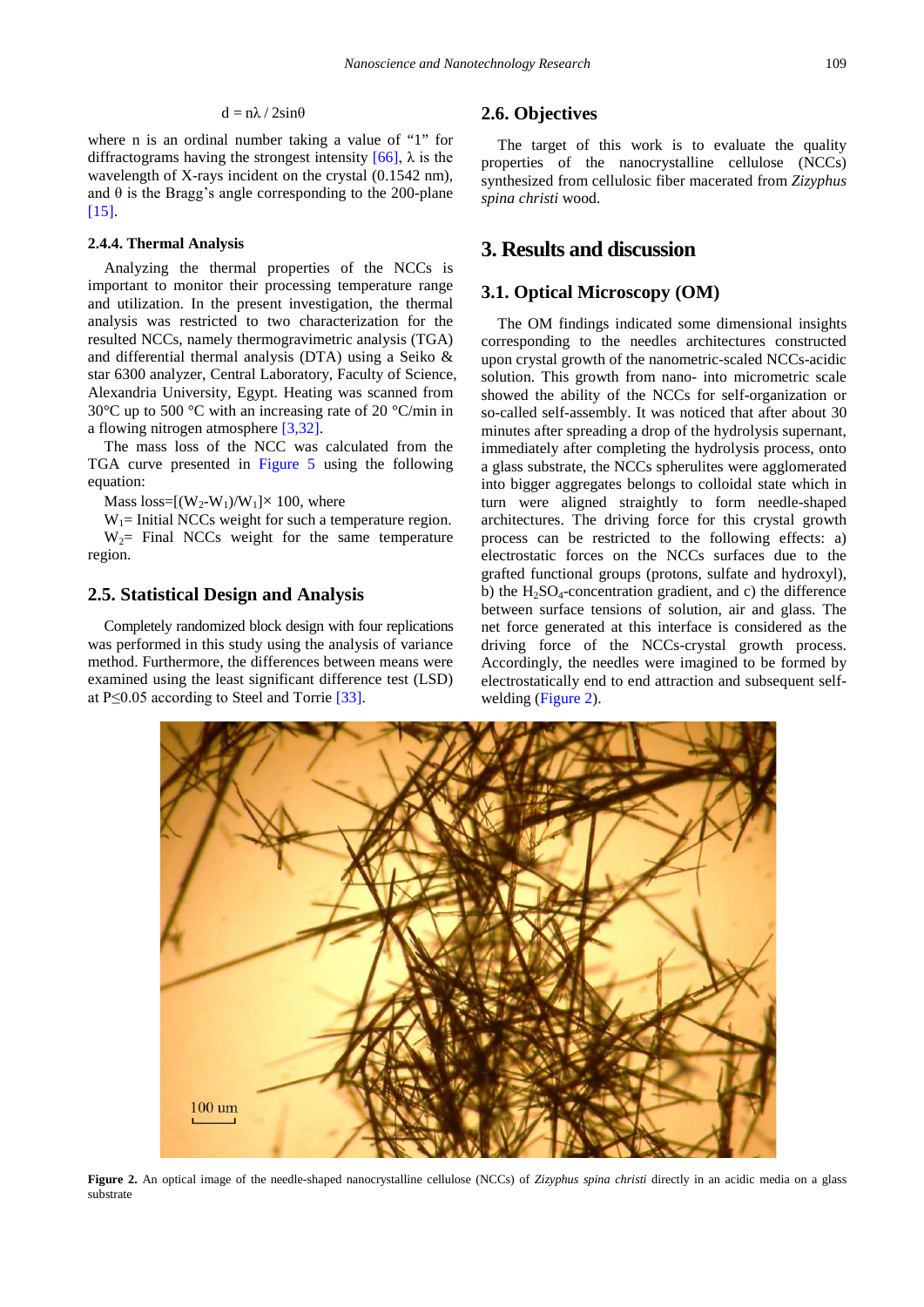# **3.2. Scanning Electron Microscopy (SEM)**

The SEM micrograph of the NCCs particles is presented in [Figure 3.](#page-4-1) It is clear that the NCCs are finally aggregated, after oven-drying, in a short rod-shaped with a vast range of particle size distribution. The final rod lengths varied from 1.875 μm to 26.25 μm, while their widths ranged from 0.75 μm to 5.25 μm.

# **3.3. Aspect Ratio of the NCCs Needles and Powder**

The aspect ratio of the NCCs-Needles was ranged from 50 to 100 based on the optical microscopy speculation [\(Figure 2\)](#page-3-0). For the aspect ratio of the oven-dried NCCs particles based on the SEM study, it was calculated to be 2.5-5. The aspect ratio of the NCCs-needles was about 20 times higher than that for the NCCs-powder. The high aspect ratio of the NCCs-needles add a valuable feature for them, but unfortunately, this architecture is unstable and are fractured into short rods with the evaporation of the acidic media or under neutralization and filtration process.

For the aspect ratio of the oven-dried NCCs particles, it was smaller than many literatures such as those found by Tonoli *et al*. [\[34\]](#page-8-5) for micro/nanofibrils (10-50), and Sacui, *et al*. [\[35\]](#page-8-6) for NCCs (23±12-148±147). Since colloidal NCCs rods having high aspect ratio have been getting wide acceptance in the global markets due to their exquisite mechanical properties, chirality, sustainability, and availability  $[1]$ , the oven-dried NCCs must be converted into nanocolloidal form to be included in a composite material to enhance their aspect ratio.

<span id="page-4-1"></span>

**Figure 3.** SEM micrograph of agglomerated particles of nanocrystalline cellulose (NCCs) of *Zizyphus spina christi* after oven drying

<span id="page-4-0"></span>

**Figure 4.** X-ray diffractogram (XRD) of nanocrystalline cellulose (NCCs) of *Zizyphus spina christi*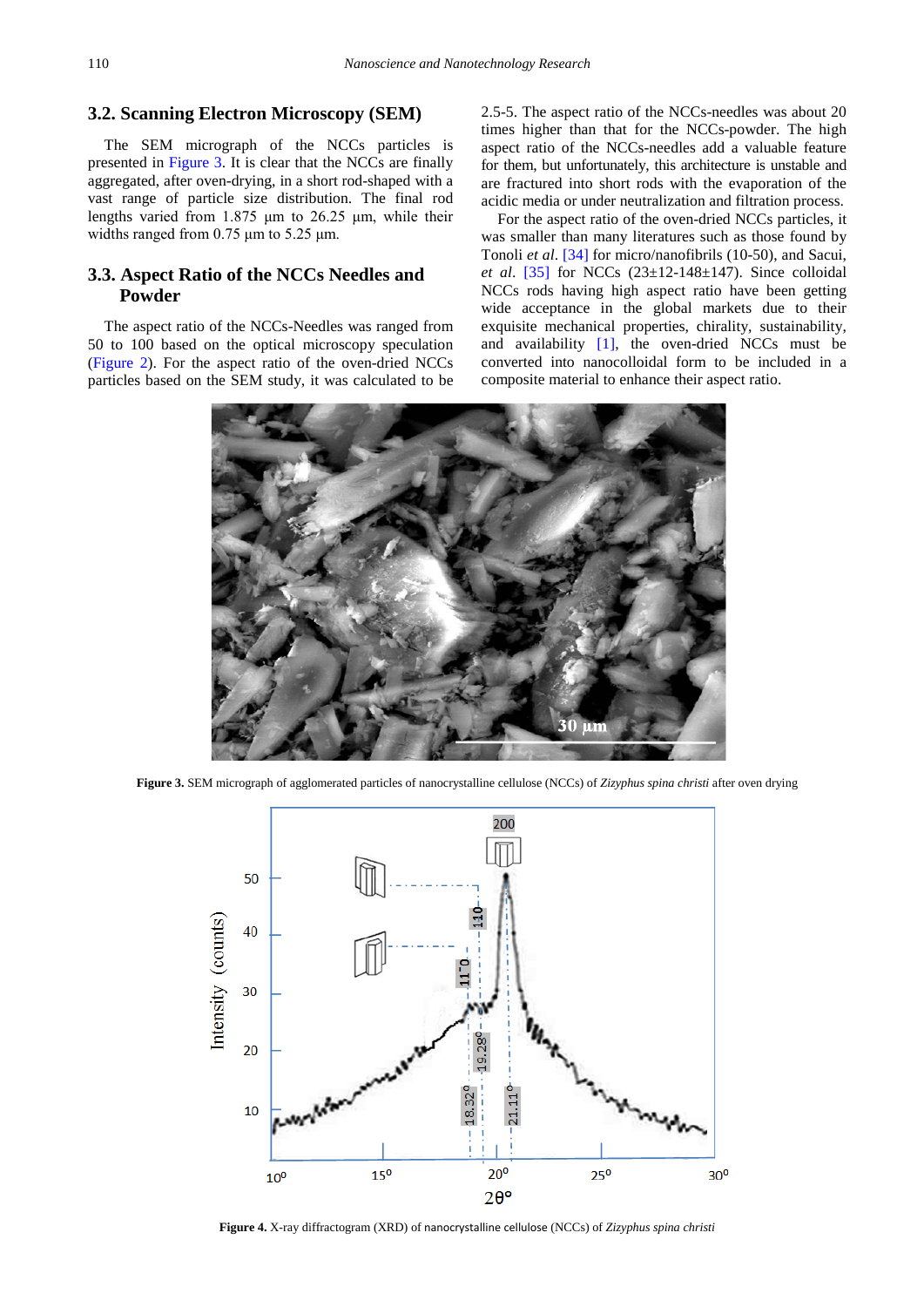# **3.4. X-Ray Diffraction (XRD)**

The NCCs samples exhibited a principle sharp peak around  $2\theta = 21.11^\circ$  representing the 200 reflection related to hemicelluloses and alpha-cellulose [\(Figure 4\)](#page-4-0).

In addition, the NCCs sample showed two broad peaks at  $2\theta = 18.32^{\circ}$  and  $19.28^{\circ}$  representing 110 and 11<sup>-</sup>0 reflections. Accordingly, the similarity between the resultant NCCs and cellulose-I was clear, especially when regarding the crystallographic planes, namely 110, 11¯0 and 200 [\[36,37,38\]](#page-8-7) as indicated i[n Figure 4.](#page-4-0)

#### **3.4.1. Crystallinity Index (CI)**

The CI of the NCCs was found to be high (86.75%) indicating that the CI of this material was increased after removing the amorphous component via acid-hydrolysis. The obtained CI was higher than those obtained for cellulose and NCCs (70.62 and 76.01%, respectively) that found by Wulandari *et al.* [\[39\],](#page-8-8) seed floss of *Calotropis procera* (65.5%) [\[23\],](#page-7-14) wood pine (70%) that indicated by Borysiak and Doczekalska [\[24\],](#page-7-15) 79.6% that obtained by Lu *et al.* [\[6\],](#page-7-5) and lies within the CI ranges (41.5% to 95.5%) that shown by Park *et al*. [\[19\],](#page-7-13) and (56% to 78%) determined by Terinte *et al*. [\[20\],](#page-7-16) and approaches to the 86.5% value found by Chen *et al*. [\[2\]](#page-7-1) for different cellulosic precursors using different measuring techniques.

### **3.4.2. Crystallite Size (CS)**

The crystallite size (CS) is the crystallite thickness estimated by the Scherrer formula for the crystallites having a size less than 100 nm [\[30\].](#page-8-3) The average CS of the NCCs was measured to be 2.78 nm that is similar to that found by Hindi [\[3\],](#page-7-2) and smaller than that for cellulose I (about 5 nm in width). The CS finding is in agreement with the data range found by Hindi [\[15\].](#page-7-11) It is worth mentioning that, XRD resolution is not adequate for small crystallites to obtain accurate imagination concerning their lattice structure [\[40\].](#page-8-9)

### **3.4.3. Lattice Spacing (LS)**

The LS of the NCCs is a measure of the distance between their successive cellulosic strata within a crystallite [\[40\].](#page-8-9) Using the Bragg's equation, the distance between the strata was found to be 0.214 nm. Since larger crystal size leads to larger LS between its crystalline strata [\[41\],](#page-8-10) the lower LS value can be attributed to the small size of the NCCs crystallite estimated in the present study (2.78 nm). The LS result is slightly smaller than that found by Hindi  $[15]$ .

### **3.5. Thermal Analysis**

### **3.5.1. Thermogravimetric Analysis (TGA)**

The TGA thermogram [\(Figure 5\)](#page-6-0) clearly indicates a gradual increase in losing weight of the NCCs upon heating them from 25°C up to 500°C in an inert atmosphere of a flowing  $N_2$ -gas. The entire heat range was divided into five individual regimes, namely 25-100°C, 100°C-200°C, 200°C-300°C, 300°C-400°C, and 400°C-500°C to study the mass loss of the NCCs occurred at each regime. The primary mass loss for the NCCs was 5.26 % as temperature increased from 25°C to 100°C due

to elimination of free water  $[3]$ . In addition, the NCCs have lost about 22.3 % of their mass when the temperature was raised from 100 up to 200°C due to evaporation of both hygroscopic and constitutional water. Between 200°C-300°C, the NCCs mass loss was lower than that recorded for the  $2<sup>nd</sup>$  thermal degradation regime (12.24 %). Afterward, the NNCs was continued to lose part of their mass as 25% and 16.7 % for the 4<sup>th</sup> (300°C-400°C) and 5<sup>th</sup> (400°C-500°C) regimes, respectively**.** It can be seen from Figures 5 and 6 that the mass loss was shifted at the  $2<sup>nd</sup>$ and the  $4<sup>th</sup>$  regimes comparing to the other thermal degradation regimes. At lower temperatures, the thermal degradation of the sulphated NCCs can be attributed to presence of huge free ends in chains of the highly sulfated regions (HSR). It worth mentioning that the HSR have less crystalline nature that makes them more susceptible to thermal elimination [\[42\]](#page-8-11) as volatile byproducts and may lead to drastic reduction in the NCC-molecular weight. In addition, elimination of the sulphate groups in sulfated anhydro-glucose units require less energy [\[43\],](#page-8-12) therefore, sulfuric acid molecules were arisen at lower temperatures upon the thermal degradation process.

On the other hand, the low thermal stability of the sulphated NCCs at higher temperatures can be related to the degradation of unsulphated components of the NCCs material [\[44\].](#page-8-13)

# **3.5.2. Differential Thermal Analysis (DTA)**

DTA is a measure tool to differentiate two hot materials, the  $1<sup>st</sup>$  one is the NCCs and the  $2<sup>nd</sup>$  one is an inert reference material. Both materials are found at the same place and conditions. As shown in [Figure 7,](#page-6-1) there is an endothermic peak (under the baseline) as well as one exothermic peak (above this line). The endothermic peak starts from 39°C up to 277°C with a maximum value at 150°C, while the exothermic peak begins from 277°C until 460°C with a maximum shift at 356°C [\(Figure 7](#page-6-1) and [Table 1\)](#page-7-20).

The endotherm of the DTA results can be attributed to evaporation of the three forms of moisture content in the NCCs, namely free, hygroscopic and constitutional moisture along with fusion or melting process of the NCCs. Furthermore, losing moisture is companied to this endotherm at higher temperatures [\[36\].](#page-8-7) The evaporation process depends essentially on the difference in holding capacity of moisture by the sorptive forces [\[36\]](#page-8-7) arisen between water molecules and the NCCs-crystallites. For the sulphated NCCs, the hydrolyzing agent used in this study  $(H_2SO_4)$  acted as a dehydrating agent and helped for grafting the sulphate groups which are well-known by their hydrophobicity that lowering the NCCs-affinity for moisture sorption. It worth to mention that after hydrolysis of the macerated cellulosic fibers, all amorphous regions were dissolved and only nano-scale cellulose crystals would possess sulphate groups that responsible for the higher onset temperature of crystal melting with wider endotherm width.

The exotherm occurred between 277°C and 500°C can be attributed to depolymerization of the sulphated NCCs, decomposition of glycosyl-units and then formation of a carbonaceous residues (36). This depolymerization can be illustrated by four reasons: a) due to nano-size and greater number of the free ends of the chains of NCCs which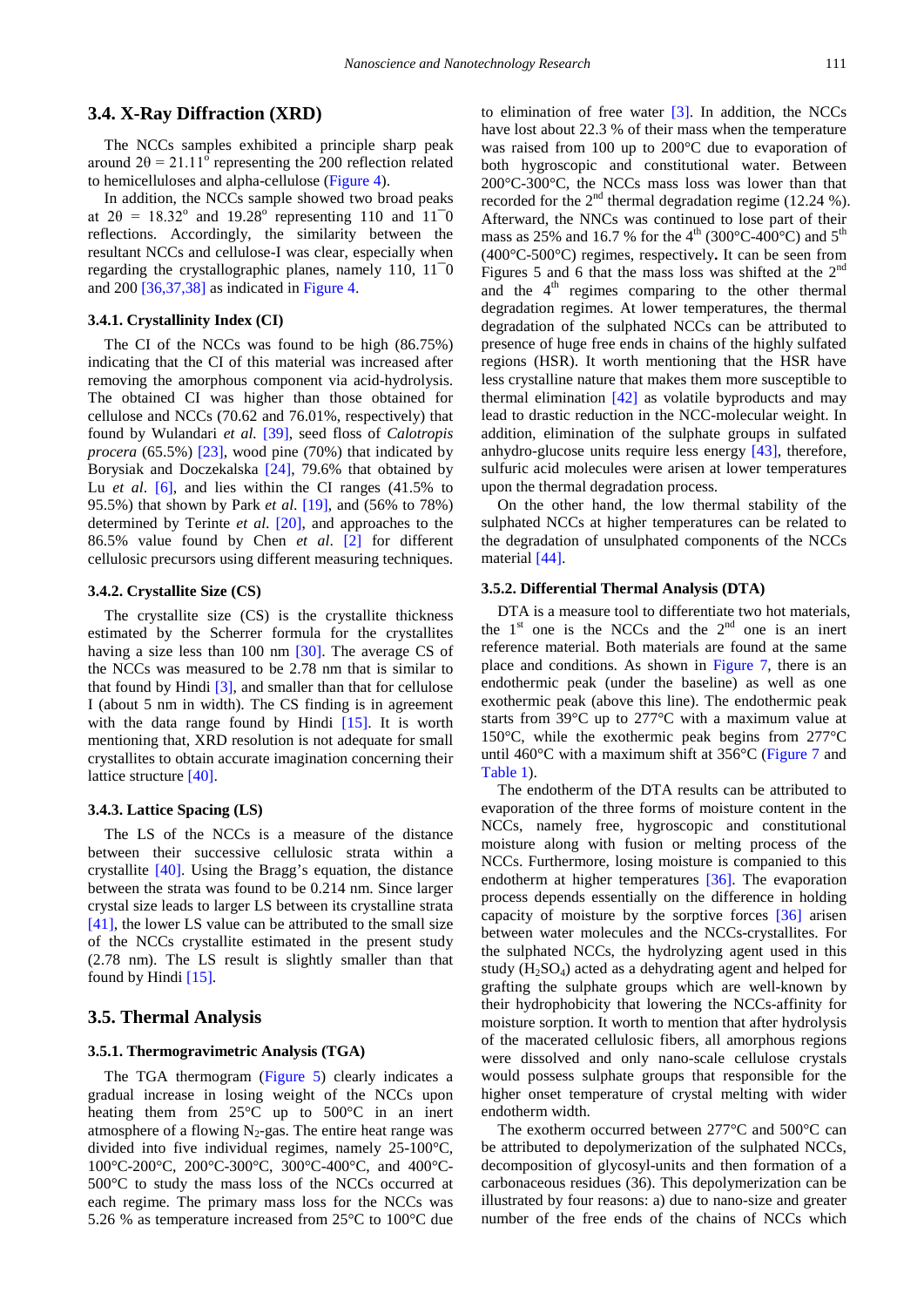decompose at a lower temperature, b)  $H_2SO_4$  (a dehydrating agent) which facilitate the depolymerization of cellulose by removing some hydroxyl groups [\[45\],](#page-8-14) c) the presence of  $H^+$  ion in the weak acidic atmosphere

(pH 5.5-6) that increased the char residues because of removal of oxygen in the form of  $H_2O$  which prevent weight losses, and (d) the highly crystalline nature of CNCs increased the carbon residues [\[38,45\].](#page-8-15)

<span id="page-6-0"></span>

Temperature, <sup>o</sup>C

**Figure 5.** Thermogravimetric analysis (TGA) of the nanocrystalline cellulose (NCCs)



Thermal deradation regime

**Figure 6.** Thermogravimetric analysis (TGA) of the nanocrystalline cellulose (NCCs)

<span id="page-6-1"></span>

**Figure 7.** Differential thermal analysis (DTA) of nanocrystalline cellulose (NCCs) of *Zizyphus spina christi*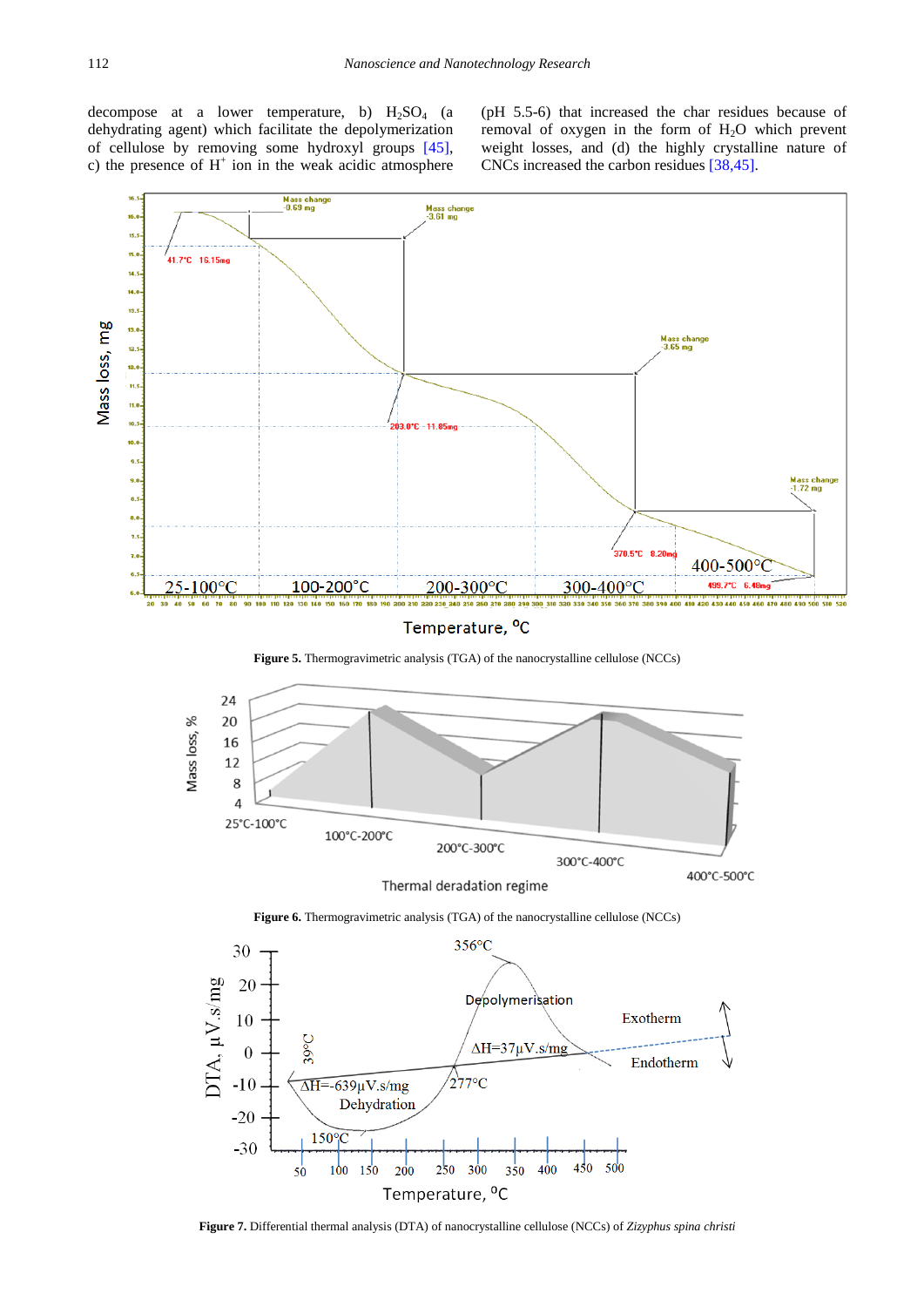**Table 1. Differential thermal analysis (DTA) data for temperature region (TR), maximum temperature shift (MTS) and enthalpy change (EG) of the nanocrystalline cellulose (NCCs) upon thermal exposure up to 500°C**

<span id="page-7-20"></span>

| Thermogram     |           | TR $(^{\circ}C)$ | MTS $(^{\circ}C)$ | EG (µVs/mg) |
|----------------|-----------|------------------|-------------------|-------------|
| No             | type      |                  |                   |             |
|                | Endotherm | 39-277           | 149.6             | $-639$      |
| $\overline{c}$ | Exotherm  | 277-460          | 355.3             | 37          |

Furthermore, the absolute value of the heat change values for the endotherms was 639 μVs/mg that is extremely higher than that released due to the exotherm (37  $\mu$ Vs/mg). Since the material absorbing higher energy are more thermally stable than those absorbing lower energy or releasing more energy upon exothermic reactions [\[32\],](#page-8-16) the NCCs have a good thermal stability behavior.

# **4. Conclusion**

- Crystal growth of the nanocrystalline cellulose from nano-into more organized-micrometric-scaled architectures confirmed their ability to self-assembly.
- The nanocrystalline cellulose spherulites were agglomerated into bigger aggregates upon crystal growth on a glass substrate in an acidic media.
- The driving forces for the crystal growth process are electrostatic forces on the crystallite surfaces, the  $H<sub>2</sub>SO<sub>4</sub>$ -concentration gradient, and the difference between surface tensions of solution, air and glass.
- The nanocrystalline cellulose diffractogram was similar to that known for cellulose I.
- The crystallinity index of the nanocrystalline cellulose was higher than that for cellulose I confirming elimination of amorphous components due to acid-hydrolysis.
- The thermogravimetric analysis indicated a gradual increase in their mass loss of the synthesized NCCs upon heating them from 25°C up to 500°C in a flowing  $N_2$ -atmosphere.
- Differential thermal analysis showed the presence of an endothermic peak (due to evaporation) and one exothermic peak (due to depolymerization and decomposition of the nanocrystalline cellulose
- Based on the results, the Zizyphus wood is suitable precursor for nanocrystalline cellulose production.

# **Acknowledgments**

This project was funded by the Deanship of Scientific Research (DSR), King Abdulaziz University, Jeddah under grant no. 115/155/1432. The author therefore, acknowledges with thanks DSR technical and financial support.

# **References**

<span id="page-7-0"></span>[1] Majoinen, J., Kontturi, E., Ikkala, O., and Gray, D. G. 2012. SEM imaging of chiral nematic films cast from cellulose nanocrystal suspension. Cellulose, 19: 1599.

- <span id="page-7-1"></span>[2] Chen, Y. W., Tan, T. H., Lee, H. V., and Abd Hamid, S. B. 2017. Easy fabrication of highly thermal-stable cellulose nanocrystals using  $Cr(NO<sub>3</sub>)<sub>3</sub>$  catalytic hydrolysis system: A feasibility study from macro- to nano-dimensions. Materials, 10: 42.
- <span id="page-7-2"></span>[3] Hindi, S. S, Z. 2017<sup>a</sup>. Suitability of date palm leaflets for sulphated cellulose nanocrystals synthesis. Nanoscience and Nanotechnology Research. 4 (1): 7-16.
- <span id="page-7-3"></span>[4] Araki, J., Wada, M. Kuga, S., and Okano, T. 1998. Low properties of microcrystalline cellulose suspension prepared by acid treatment of native cellulose. Colloids Surf*. A*, 142: 75-82.
- <span id="page-7-4"></span>[5] Sadeghifar, H. , Filpponen, I., Clarke, S. P., Brougham, D. F., and Argyropoulos, D. S. 2011. Production of cellulose nanocrystals using hydrobromic acid and click reactions on their surface J Mater Sci. 46: 7344.
- <span id="page-7-5"></span>[6] Lu, Q., Cai, Z., Lin, F., Tang, L., Wang, S., and Huang, B. 2016. Extraction of cellulose nanocrystals with a high yield of 88% by simultaneous mechanochemical activation and phosphotungstic acid hydrolysis. ACS Sustainable Chem. Eng., 4 (4): 2165-2172.
- <span id="page-7-6"></span>[7] Beck-Candanedo, S., Roman, M., and Gray, D. G. 2005. Effect of reaction conditions on the properties and behavior of wood cellulose nanocrystal. Biomacromolecules, 6 (2): 1048-54.
- <span id="page-7-7"></span>[8] Dufresne, A. 2012. Nanocellulose: From nature to high performance tailored materials. Walter de Gruyter GmbH & Co. KG: 475 pp.
- <span id="page-7-8"></span>[9] Bondeson, D., Mathew, A. and Oksman, K. 2006. Optimization of the isolation of nanocrystals from microcrystalline cellulose by acid hydrolysis. Cellulose, 13: 171-180.
- <span id="page-7-9"></span>[10] Yin, Y. and Alivisatos, A. P. 2005. Colloidal nanocrystal synthesis and the organic-inorganic interface. Nature, 437: 664-670.
- <span id="page-7-19"></span>[11] Dufresne, A. 2013. Nanocellulose: a new ageless bionanomaterial. Materialstoday, 16 (6): 220-227.
- [12] Azizi Samir, M. A. S., Alloin, F. and Dufresne, A. 2005. Review of recent research into cellulosic whiskers, their properties and their application in nanocomposite field. Biomacromolecules, 6: 612-626.
- [13] Dong, X. M., Revol, J. F., Gray, D. 1998. Effect of microcrystallite preparation conditions on the formation of colloid crystals of cellulose. Cellulose, 5: 19-32.
- <span id="page-7-10"></span>[14] Pakowski, Z. 2007. Modern methods of drying nanomaterials. Transp. Porous Med., 66:19-27.
- <span id="page-7-11"></span>[15] Hindi, S. S. Z. 2017<sup>b</sup>. Some crystallographic properties of cellulose I as affected by cellulosic resource, smoothing,  $\hat{\imath}$  and computation methods. International Journal of Innovative Research in Science, Engineering and Technology, 6 (1): 732-752.
- [16] Luo, J., Ying, K., and Bai, J. 2005. Savitzky-Golay smoothing and differentiation filter for even number data. Signal Processing, 85 (7): 1429-1434.
- <span id="page-7-12"></span>[17] Mwaikambo, L.Y., and Ansell, M. P. 2002. Chemical modification of hemp, sisal, and kapok fibers by alkalization, Journal of Applied Polymer Science, 84 (12): 2222-2234.
- [18] Jayaramudu, J., Guduri, B. R., and Rajulu, A. V. 2010. Characterization of new natural cellulosic fabric *Grewia tilifolia*, Carbohydrate Polymers, 79 (4): 847-851.
- <span id="page-7-13"></span>[19] Park, S., Baker, J. O., El-Himmell, M., Parilla, P. A., and Johnson, D. K., 2010. Cellulose crystallinity index: Measurement techniques and their impact on interpreting cellulase performance. Biotechnology for Biofuels, 3: 10.
- <span id="page-7-16"></span>[20] Terinte, N., Ibbett, R., and Schuster, K. C. 2011. Overview on native cellulose and microcrystalline cellulose I structure studied by X-ray diffraction (WAXD): Comparison between measurement techniques. Lenzinger Berichte, 89: 118-131.
- [21] Schenzel, K., Fischer, S., and Brendler, E. 2005. New method for determining the degree of cellulose I crystallinity by mean of FT Raman spectroscopy. Cellulose, 12 (3): 223-231.
- <span id="page-7-18"></span>[22] Thygesen, A., Oddershede, J., Lilholt, H., Thomsen, A. B., and Stahl, K. 2005. On the determination of crystallinity and cellulose content in plant fibers. Cellulose, 12 (6): 563-576.
- <span id="page-7-14"></span>[23] Hindi, S. S. Z. 2013<sup>ª</sup>. *Calotropis procera*: The miracle shrub in the Arabian Peninsula. International Journal of Science and Engineering Investigations, 2 (16): 10 pp.
- <span id="page-7-15"></span>[24] Borysiak, S. and Doczekalska, B. 2005. X-ray diffraction study of pine wood treated with NaOH. Fibers and Textiles in Eastern Europe, 5 (53): 87-89.
- <span id="page-7-17"></span>[25] Hindi, S. S. Z. 2013<sup>b</sup>. Characteristics of some natural fibrous assemblies for efficient oil spill cleanup. International Journal of Science and Engineering Investigations, 2 (16): 10 pp.